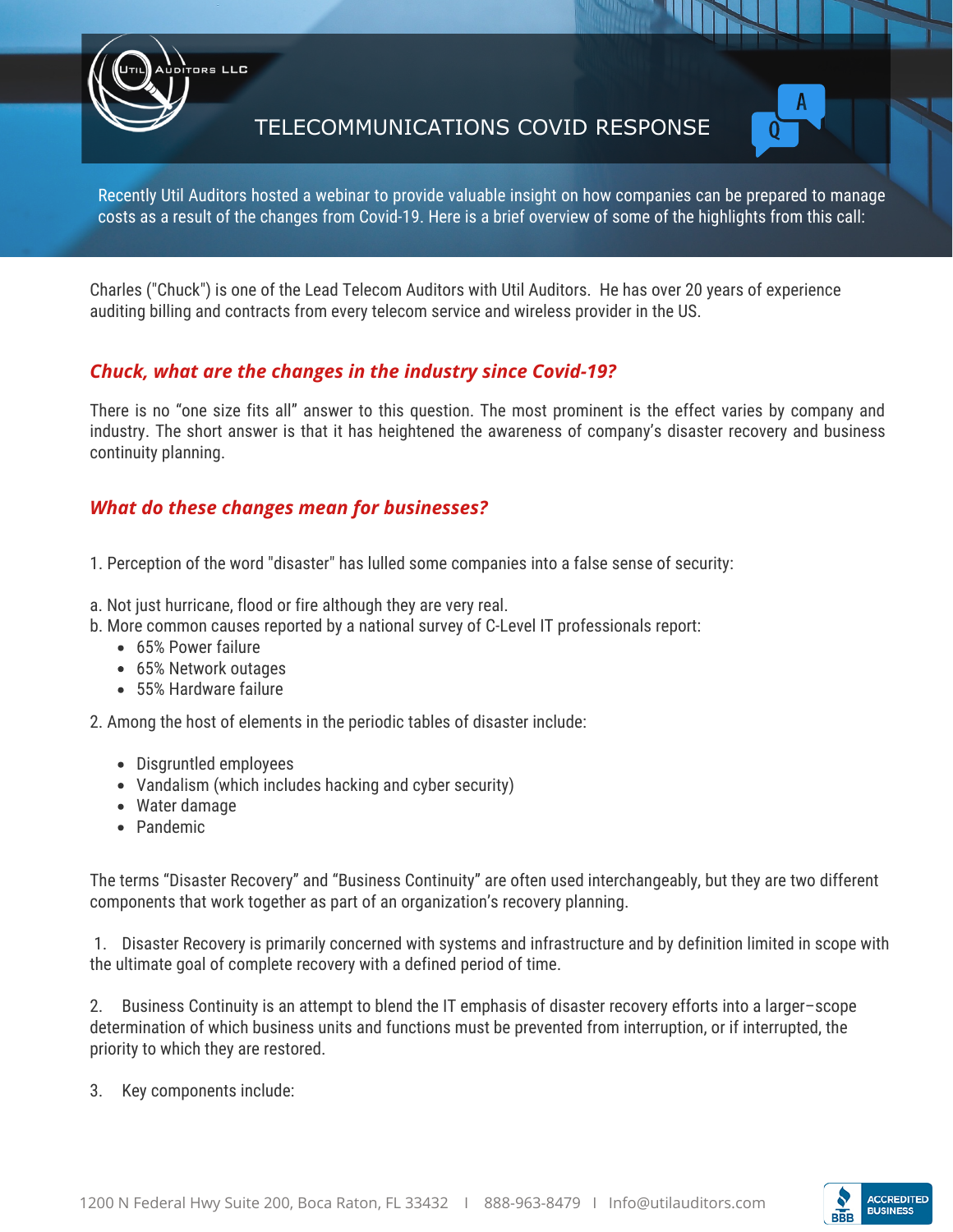



Recently Util Auditors hosted a webinar to provide valuable insight on how companies can be prepared to manage costs as a result of the changes from Covid-19. Here is a brief overview of some of the highlights from this call:

# *What do these changes mean for businesses? (Continued...)*

a. Emergency response procedures

ors LLC

- b. Public relations plan
- c. Damage assessment and insurance claims processing
- d. A plan to handle phone calls, Web-Site, email ect.
- e. Executive communication plan
- f. A communication plan for clients and vendors
- g. An employee communication plan
- h. Banking and payroll plan
- 4. You can have disaster recovery without business continuity but not the other way around.

#### *What are the vendor responses?*

1. Customer Premise Equipment (CPE) businesses who rely on in-house equipment have distinct challenges such as fielding inbound calls and accessing systems and applications.

2. Hosted or Cloud Based systems provide greater flexibility, accessibility and redundancy. Hosted VoIP can plug their phones into any internet connection and function as if they were sitting at their desks. Unified Communication applications pass calls to cell phones, voice mails to email and/or text.

## *Do you Expect these changes to be temporary or permanent moving forward?*

The future of your carrier relationship depends on the services a company subscribes to and how they can react to change to mitigate the disaster.

- 1. Pending orders are being cancelled by the or postponed by the company depending on their short and long term plan.
- 2. New orders are experiencing prolonged delivery up to 3-4x normal intervals.
- 3. Payments for carrier services are still due.
	- Suspensions and disconnections due to non-payment vary by carrier, payment history and amount owed.
	- C-LEC's (Competitive Local Exchange Carriers) may provide more flexibility but are obligated to pay incumbent local carriers.
	- Customers will not get services for free forever.